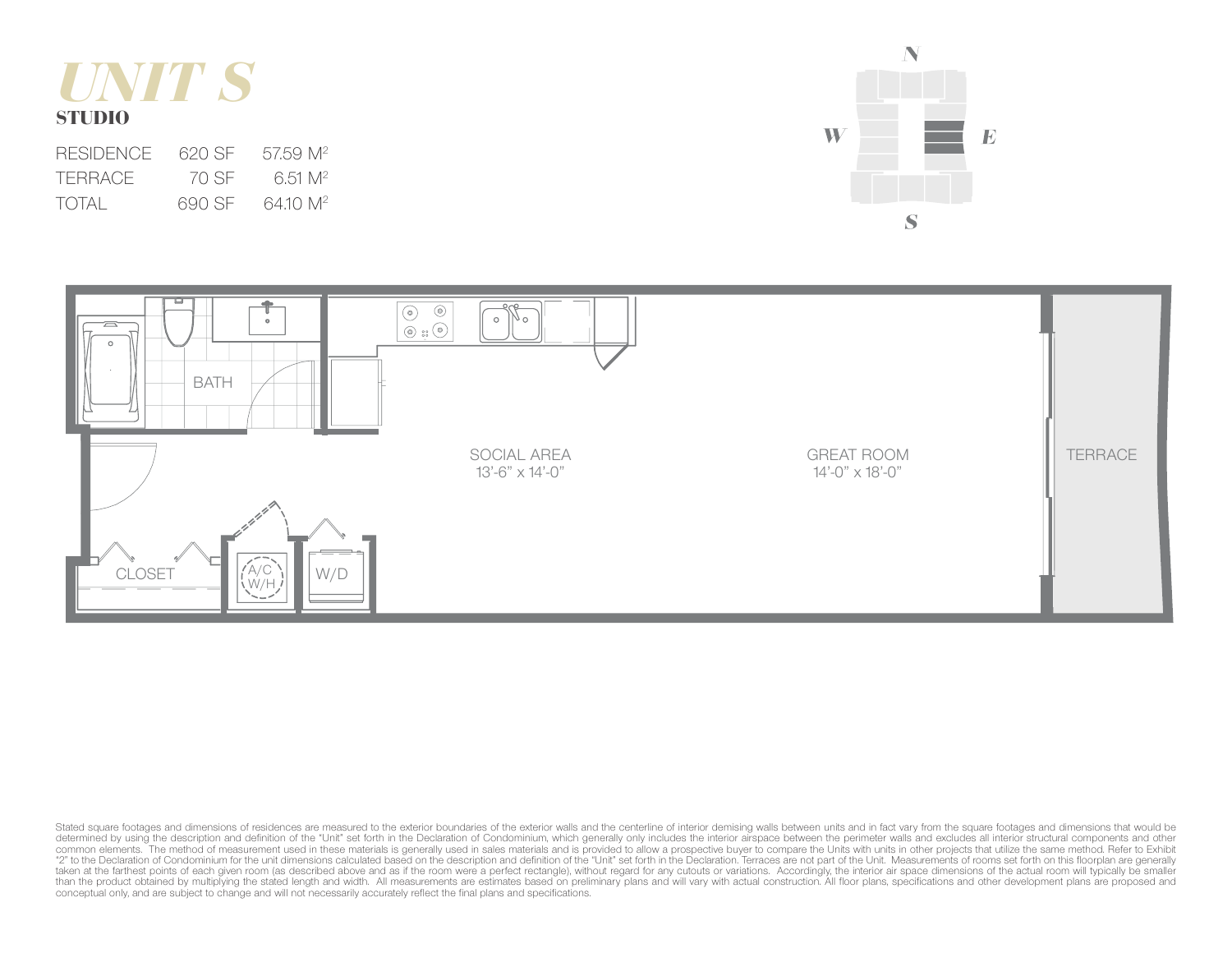# *UNIT A1*  1 BEDROOM/1 BATHROOM

| <b>RESIDENCE</b> | 800 SE | 74.32 M <sup>2</sup>        |
|------------------|--------|-----------------------------|
| TERRACE          | 135 SE | $12.54$ M <sup>2</sup>      |
| TOTAL            |        | 935 SF 86.86 M <sup>2</sup> |





Stated square footages and dimensions of residences are measured to the exterior boundaries of the exterior walls and the centerline of interior demising walls between units and in fact vary from the square footages and di determined by using the description and definition of the "Unit" set forth in the Declaration of Condominium, which generally only includes the interior airspace between the perimeter walls and excludes all interior struct "2" to the Declaration of Condominium for the unit dimensions calculated based on the description and definition of the "Unit" set forth in the Declaration. Terraces are not part of the Unit. Measurements of rooms set fort taken at the farthest points of each given room (as described above and as if the room were a perfect rectangle), without regard for any cutouts or variations. Accordingly, the interior air space dimensions of the actual r conceptual only, and are subject to change and will not necessarily accurately reflect the final plans and specifications.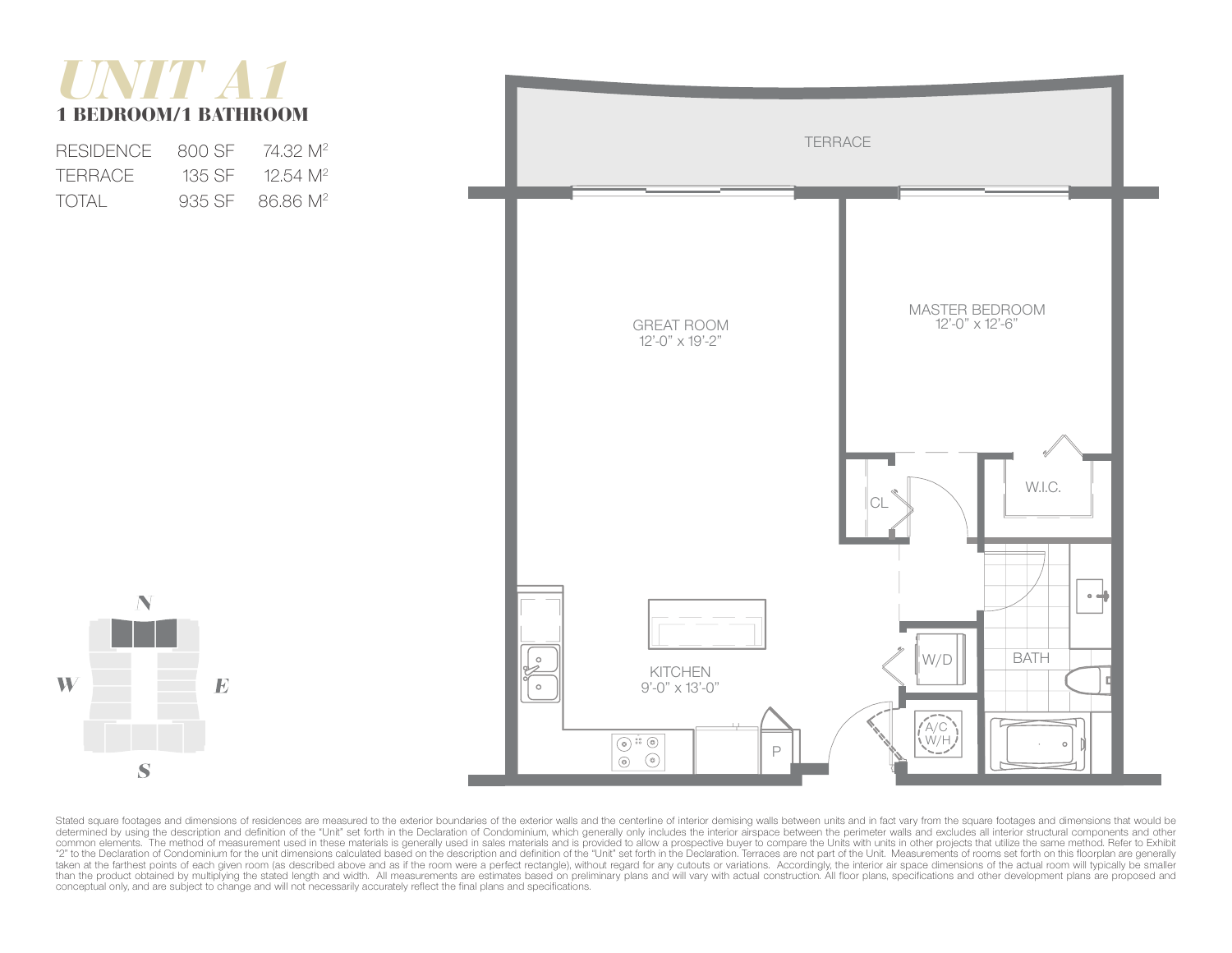## *UNIT A2* 1 BEDROOM/1.5 BATHROOM + DEN

| <b>RESIDENCE</b> | 910 SF   | 84.54 M <sup>2</sup> |
|------------------|----------|----------------------|
| TERRACE          | 150 SE   | $13.93 \text{ M}^2$  |
| TOTAL            | 1,060 SF | 98.47 M <sup>2</sup> |





Stated square footages and dimensions of residences are measured to the exterior boundaries of the exterior walls and the centerline of interior demising walls between units and in fact vary from the square footages and di determined by using the description and definition of the "Unit" set forth in the Declaration of Condominium, which generally only includes the interior airspace between the perimeter walls and excludes all interior struct common elements. The method of measurement used in these materials is generally used in sales materials and is provided to allow a prospective buyer to compare the Units with units in other projects that utilize the same m "2" to the Declaration of Condominium for the unit dimensions calculated based on the description and definition of the "Unit" set forth in the Declaration. Terraces are not part of the Unit. Measurements of rooms set fort taken at the farthest points of each given room (as described above and as if the room were a perfect rectangle), without regard for any cutouts or variations. Accordingly, the interior air space dimensions of the actual r conceptual only, and are subject to change and will not necessarily accurately reflect the final plans and specifications.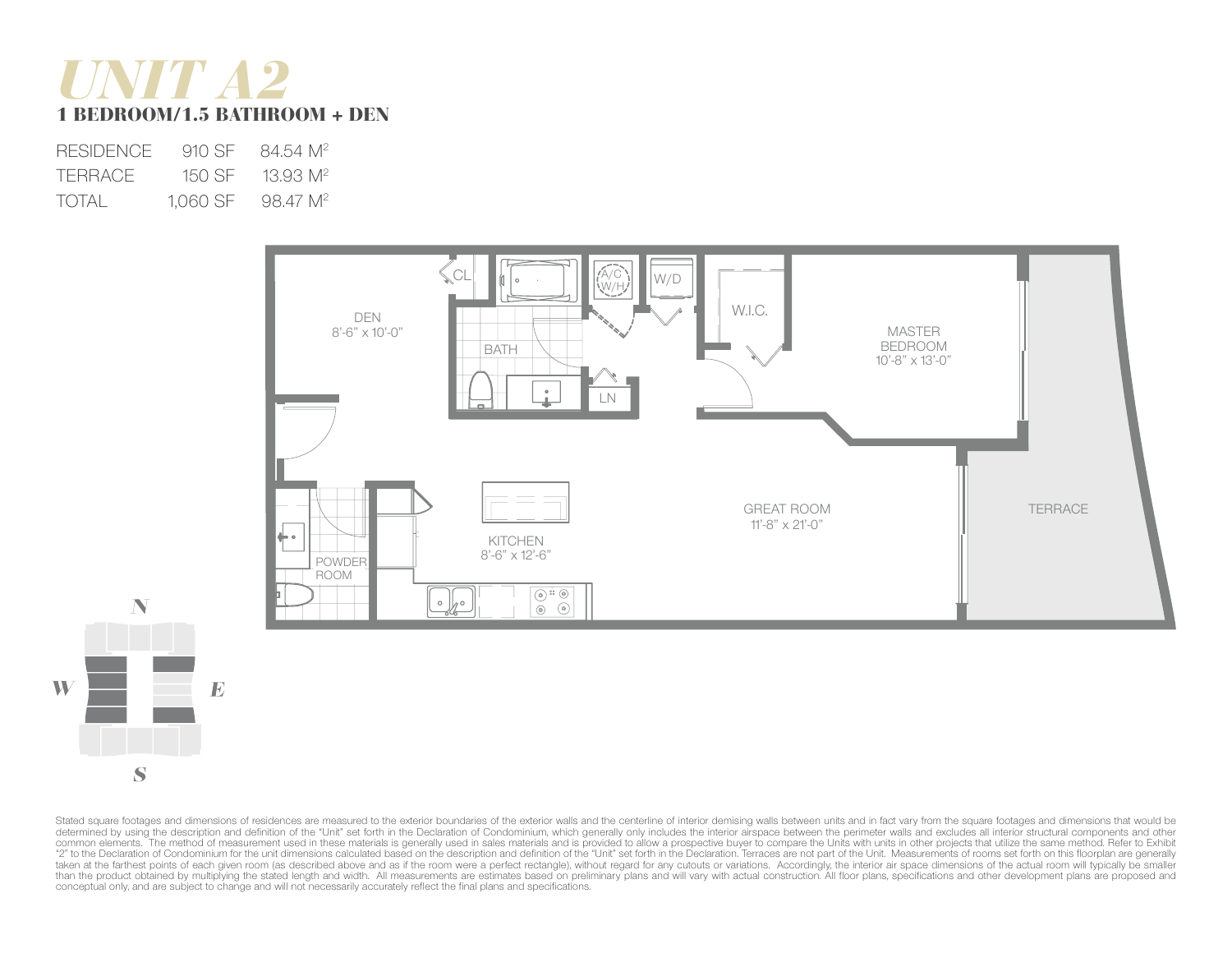## *UNIT B1*  2 BEDROOMS/2 BATHROOMS

| <b>RESIDENCE</b> | 940 SE   | 8732 M <sup>2</sup>     |
|------------------|----------|-------------------------|
| <b>TERRACE</b>   | 150 SE   | 13.93 M <sup>2</sup>    |
| TOTAL            | 1.090 SF | $101.25$ M <sup>2</sup> |





Stated square footages and dimensions of residences are measured to the exterior boundaries of the exterior walls and the centerline of interior demising walls between units and in fact vary from the square footages and di determined by using the description and definition of the "Unit" set forth in the Declaration of Condominium, which generally only includes the interior airspace between the perimeter walls and excludes all interior struct common elements. The method of measurement used in these materials is generally used in sales materials and is provided to allow a prospective buyer to compare the Units with units in other projects that utilize the same m "2" to the Declaration of Condominium for the unit dimensions calculated based on the description and definition of the "Unit" set forth in the Declaration. Terraces are not part of the Unit. Measurements of rooms set fort taken at the farthest points of each given room (as described above and as if the room were a perfect rectangle), without regard for any cutouts or variations. Accordingly, the interior air space dimensions of the actual r conceptual only, and are subject to change and will not necessarily accurately reflect the final plans and specifications.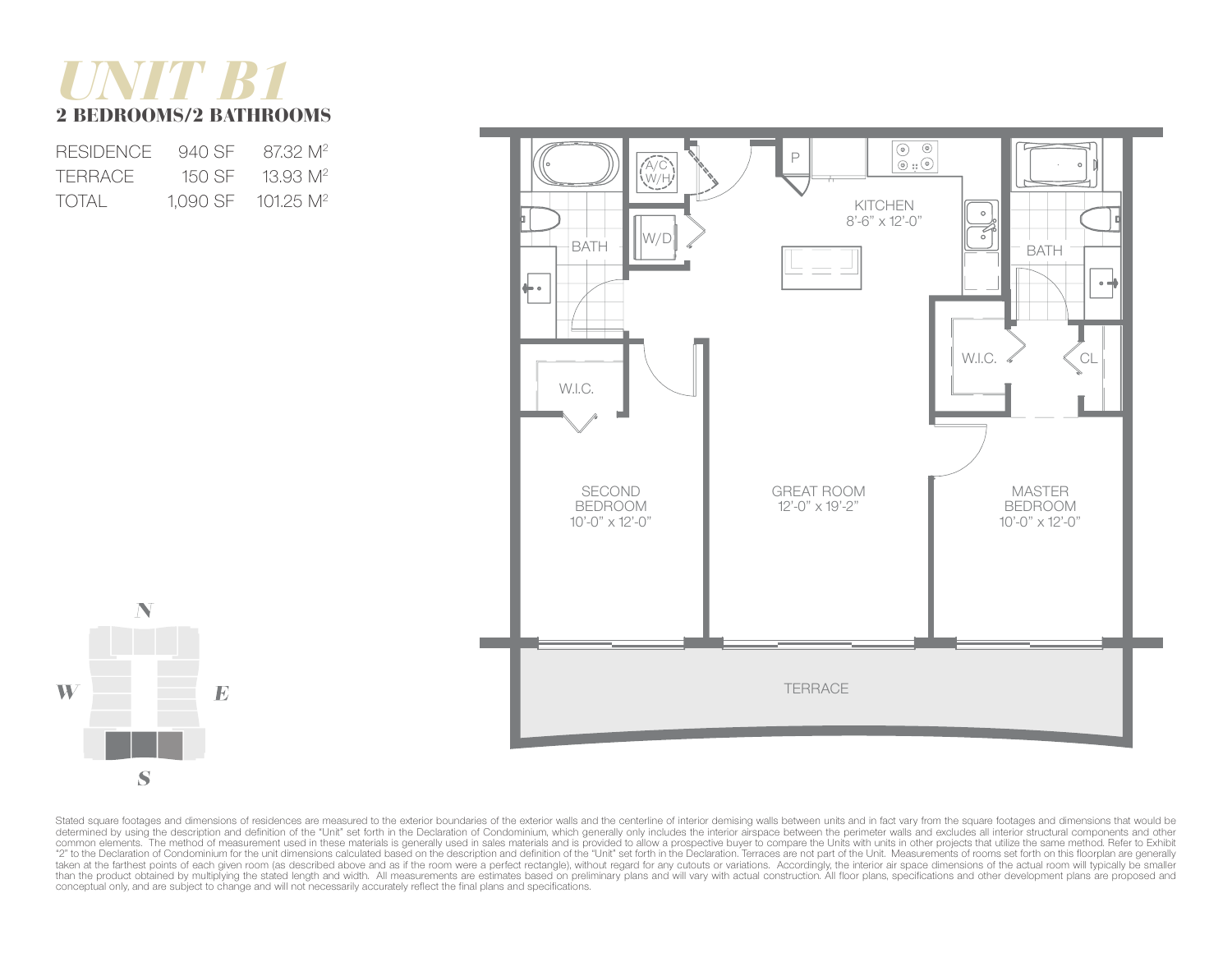## *UNIT B2*  2 BEDROOMS/2 BATHROOMS

| <b>RESIDENCE</b> | 1.110 SF | $103.12 \text{ M}^2$ |
|------------------|----------|----------------------|
| TERRACE.         | 95 SF    | 8.82 M <sup>2</sup>  |
| TOTAL            | 1.205 SF | 111.94 $M^2$         |





Stated square footages and dimensions of residences are measured to the exterior boundaries of the exterior walls and the centerline of interior demising walls between units and in fact vary from the square footages and di determined by using the description and definition of the "Unit" set forth in the Declaration of Condominium, which generally only includes the interior airspace between the perimeter walls and excludes all interior struct "2" to the Declaration of Condominium for the unit dimensions calculated based on the description and definition of the "Unit" set forth in the Declaration. Terraces are not part of the Unit. Measurements of rooms set fort taken at the farthest points of each given room (as described above and as if the room were a perfect rectangle), without regard for any cutouts or variations. Accordingly, the interior air space dimensions of the actual r conceptual only, and are subject to change and will not necessarily accurately reflect the final plans and specifications.